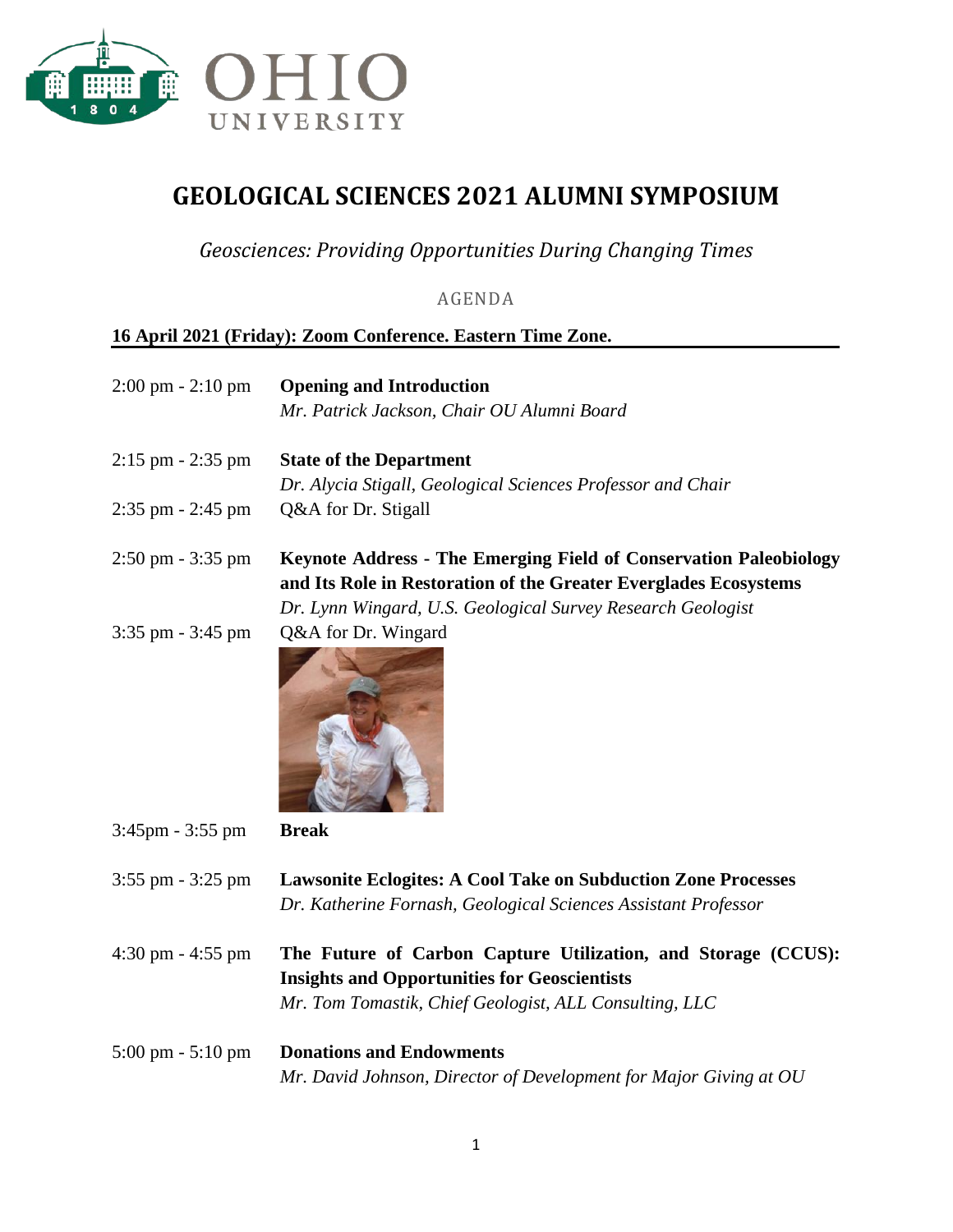

5:15 pm - 6:15 pm **Open Forum and Panel Discussion with Alumni on Employment Opportunities and Career Development** *Dr. Michael Young, University of Texas; Casey O'Brien, Shell; Tom Antonacci, Civil & Environmental Consultants, Inc.; Sierra Isard, North Carolina Geological Survey; and Liz Lantzsch, RHI Magnesita*

## **17 April 2021 (Saturday): Zoom Conference. Eastern Time Zone.**

| 9:15 am - 9:50 am         | <b>Poster Presentations by Students</b><br>Poster Breakout Rooms (Attendees can move into small virtual groups for<br>poster Q&A with student presenters as hosts)                                         |
|---------------------------|------------------------------------------------------------------------------------------------------------------------------------------------------------------------------------------------------------|
|                           | 10:00 am - 10:15 am How do Ecological Niches Evolve during Late Ordovician<br><b>Environmental Change? A Test using Laurentian Brachiopods</b><br>Ms. Ceara Purcell, 2 <sup>nd</sup> Year Graduate Program |
|                           | 10:20 am - 10:35 am Scallops Through Space and Time: A Study of Scallop Patterns and<br>Consistency<br>Ms. Hannah Bortel, 2 <sup>nd</sup> Year Graduate Program                                            |
|                           | 10:40 am - 11:00 am Todays' Employment Opportunities in the Environmental Sector<br>Mr. Mitchell Brourman, Executive Principal, Field Environmental<br><i>Instruments</i>                                  |
|                           | 11:05 am - 11:30 am Using Artificial Neural Networks to Model Complex Problems in<br>Geoscience<br>Dr. Lopez, Professor Emerita of Geological Sciences                                                     |
| 11:30 am - 11:40 am Break |                                                                                                                                                                                                            |
|                           | 11:40 am - 12:00 am Largest U.S. Dam Removal and the Science Community's Integral Part<br>Ms. Lisa DeRose, Project Scientist III, Camas, LLC                                                               |
|                           | 12:05 pm - 12:30 pm Recent Advances in Interpreting Deep-Marine Deposits                                                                                                                                   |

*Dr. Ganapathy Shanmugan (M.S. 1972), University of Texas at Arlington* 12:30 pm - 12:35 pm Q&A for Dr. Shanmugam

12:35 pm - 12:50 pm **Alumni Scholarship Announcement**